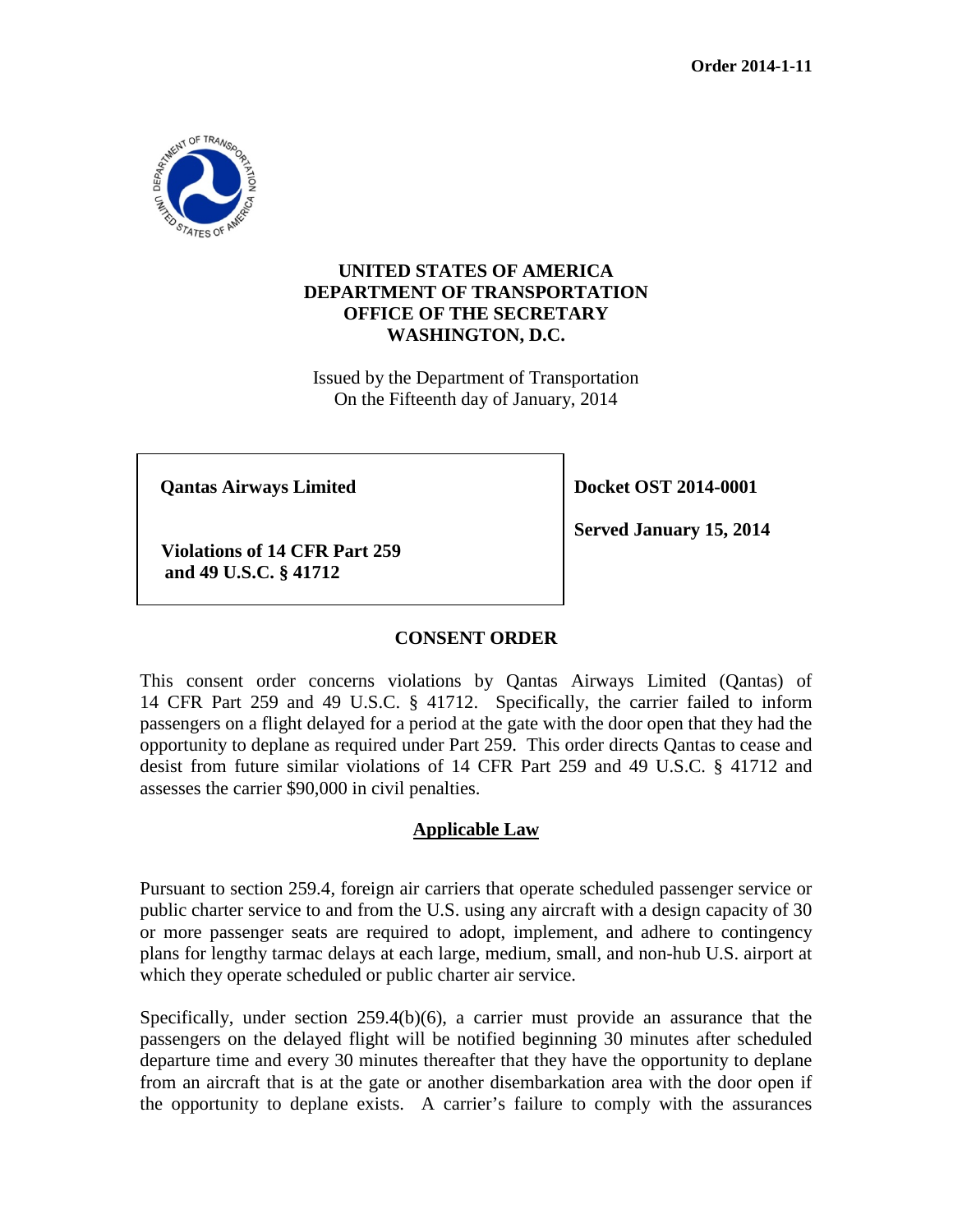required by Part 259 and as contained in its contingency plan for lengthy tarmac delays is considered to be an unfair and deceptive practice within the meaning of 49 U.S.C. § 41712.

#### **Facts and Conclusions**

Qantas is a foreign air carrier as defined by 49 U.S.C.  $\S$  40[1](#page-1-0)02(a)(21)<sup>1</sup> that operates scheduled service from Dallas/Fort Worth International Airport (DFW), a large hub airport, using at least one aircraft having a design capacity of more than 30 passenger seats. Qantas was scheduled to operate flight 008 from DFW to Brisbane International Airport on March 21, 2013. Flight 008, which was originally scheduled to depart at 10:00 p.m., pushed back from the gate at 10:41 p.m. However, after receiving a mechanical alert, the captain returned the aircraft to the gate to be serviced at 11:08 p.m. The aircraft remained at the gate for 1 hour and 7 minutes. Although the aircraft door was open during this time and the carrier states that passengers had the opportunity to deplane, none of the carrier's personnel, including the flight crew, announced to passengers that they had that opportunity. After the aircraft was refueled, the aircraft pushed back from the gate at 12:15 a.m. After receiving another mechanical alert, the captain returned the aircraft to the gate a second time, at 12:26 a.m. The aircraft door was opened again while it remained at the gate, but Qantas personnel again failed to advise passengers that they could deplane. The aircraft was at the gate for 2 hours and 2 minutes. The aircraft pushed back from the gate at 2:28 a.m., but the captain received yet another mechanical alert at 2:55 a.m. The captain decided to cancel the flight and passengers disembarked the aircraft at 3:05 a.m.

In response to an investigation by the Office of Aviation Enforcement and Proceedings (Enforcement Office), Qantas indicates that it did not announce that passengers had the opportunity to deplane when the aircraft sat at the gate with its doors open while the aircraft was being refueled. The carrier states, however, that passengers were free to deplane during this time and it did not receive any requests from passengers to deplane.

Section  $259.4(b)(2)$  requires carriers to provide passengers on international flights the opportunity to deplane before the flight has been on the tarmac at a U.S. airport for more than four hours. Section 259.4(b)(6) requires that carriers announce that passengers have the opportunity to deplane from an aircraft when the flight is delayed and the aircraft is at a gate or another disembarkation area with the door open if the opportunity to deplane actually exists. A tarmac delay begins when passengers no longer have the option to get off an aircraft, which usually occurs when the doors of the aircraft are closed. Section 259.4(b)(6) was promulgated to address the issue of when a tarmac delay has not yet begun, or the clock has stopped, because the doors are open at a gate or another disembarkation area, and yet passengers remain unaware that they have the option to deplane. Carriers are not required to provide passengers the opportunity to deplane in less than four hours, but if that opportunity does exist the rule requires that the carrier simply inform passengers of the option to deplane. The Department has encouraged

<span id="page-1-0"></span><sup>&</sup>lt;sup>1</sup> 49 U.S.C. § 40102(a)(21) defines a foreign air carrier as "a person, not a citizen of the United States, undertaking by any means, directly or indirectly, to provide foreign air transportation."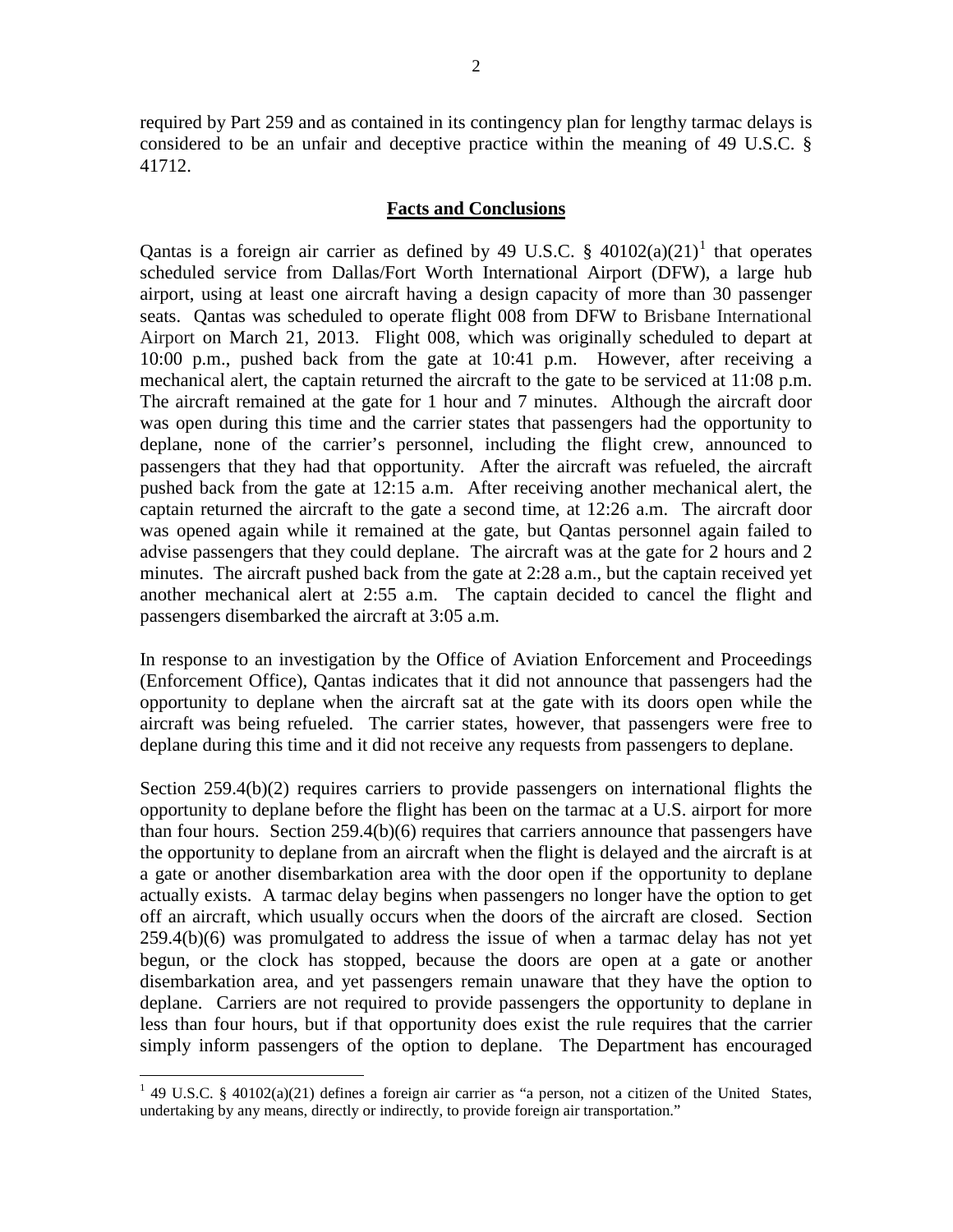carriers to also remind passengers that they are deplaning at their own risk and that the flight could depart at any time without them if that is in fact the case.

In sum, section 259.4(b)(6) is in place to address the precise incident that occurred on flight 008. Beginning thirty minutes after the flight returned to the gate in which the opportunity to deplane existed and every thirty minutes thereafter until the doors closed, Qantas was required to notify passengers that they could deplane the aircraft if they wished to do so. Qantas' failure to provide proper notification to passengers of the opportunity to deplane during both gate delays is a violation of both 14 CFR 259.4(b)(6) and 49 U.S.C. § 41712.

### **Mitigation**

In mitigation Qantas states that it made every effort to accommodate the needs of the passengers from the time that Qantas Flight 8 left the gate on March 21, 2013, until the flight ultimately had to be canceled. Qantas explains that both the cockpit crew and the cabin crew kept passengers fully notified of the status of the flight at all times, including the two periods when the aircraft returned to the gate in order to address the engine alerts and to refuel. Qantas states that while the aircraft was at the gate, cell phone access, drinking water, and toilets were all available and that no medical assistance was requested. Qantas also states that during the second period that the aircraft was at the gate, the crew provided passengers with food and water.

Qantas recounts that during both returns of the aircraft to the gate, the Customer Service Manager, other cabin crew, and the Captain did walk-arounds of the cabins to maintain contact with the passengers and to answer questions. Qantas states that although no one expressed an interest in deplaning during the periods that the aircraft was at the gate, the doors to the aircraft were open and any passenger who wished to deplane would have been permitted to do so. Qantas notes that all indications were to the contrary—that the passengers' priority was for the flight to depart as soon as possible. Qantas also notes that it did not receive any complaints from passengers during the times that the aircraft was at the gate.

Qantas emphasizes that crew members made every attempt to minimize inconvenience to passengers and to get the flight underway within crew duty time limitations in order to avoid an overnight delay. Qantas points out that the crew prepared a flight plan for Auckland when the flight was unable to depart for Brisbane due to duty time limitations but that the flight nonetheless had to be canceled following the third engine alert since the crew time remaining was insufficient to complete a transpacific flight.

Qantas affirms its commitment to compliance with all of the Department's requirements, including the notification requirement at issue.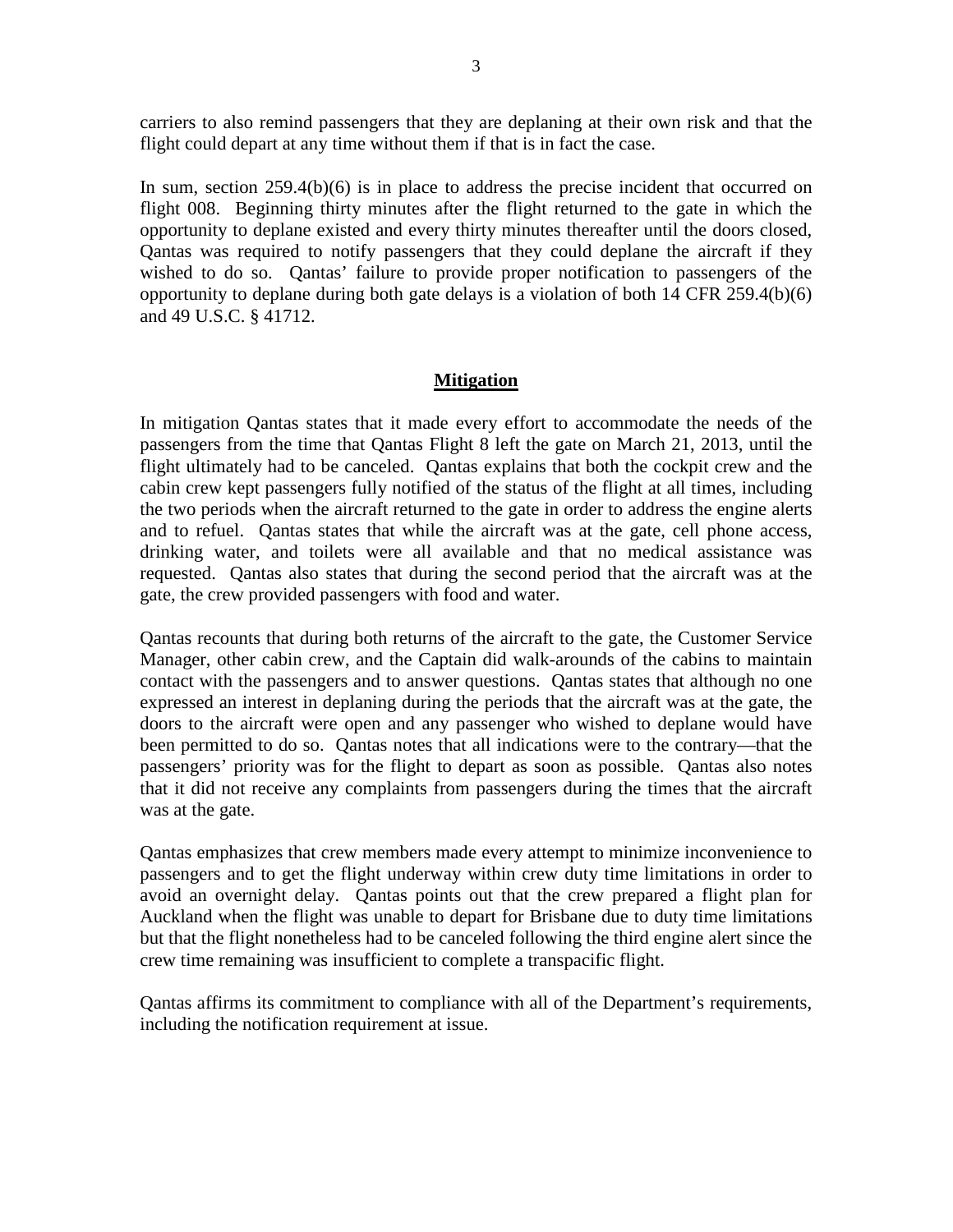#### **Decision**

The Enforcement Office has carefully considered the information provided by Qantas, but continues to believe enforcement action is warranted. The Enforcement Office and Qantas have reached a settlement of this matter in order to avoid litigation. Without admitting or denying the violations described above, Qantas consents to the issuance of this order to cease and desist from future violations of 14 CFR 259.4(b)(6) and 49 U.S.C. § 41712, and to the assessment of \$90,000 in compromise of potential civil penalties otherwise due and payable pursuant to 49 U.S.C. § 46301.

The compromise assessment is appropriate considering the nature and extent of the violations described herein and serves the public interest. It establishes a strong deterrent to future similar unlawful practices by Qantas and other carriers.

This order is issued under the authority in 49 CFR Part 1.

## ACCORDINGLY,

- 1. Based on the above information, we approve this settlement and the provisions of this order as being in the public interest;
- 2. We find that Qantas Airways Limited violated 14 CFR 259.4(b) by failing to properly notify passengers that they had the opportunity to deplane an aircraft while it was at the gate for a period with the door open as required by  $14$  CFR  $259.4(b)(6)$ ;
- 3. We find that by engaging in the conduct described in ordering paragraph 2 above, Qantas Airways Limited engaged in unfair and deceptive practices and unfair methods of competition in violation of 49 U.S.C. § 41712;
- 4. We order Qantas Airways Limited and all other entities owned or controlled by, or under common ownership and control with Qantas Airways Limited its successors, affiliates, and assigns, to cease and desist from further violations of 14 CFR 259.4(b) and 49 U.S.C. § 41712;
- 5. We assess Qantas Airways Limited \$90,000 in civil penalties in compromise of civil penalties that might otherwise be assessed for the violations found in ordering paragraphs 2 and 3 above. Of this total penalty amount, \$45,000 shall be due and payable within 30 days of the date of issuance of this order. The remaining portion of any unpaid civil penalty shall become immediately due and payable if, within one year of the date of this order, Qantas Airways Limited violates this order's cease and desist or payment provision, in which case Qantas Airways Limited may become subject to additional enforcement action for any violation of the order; and